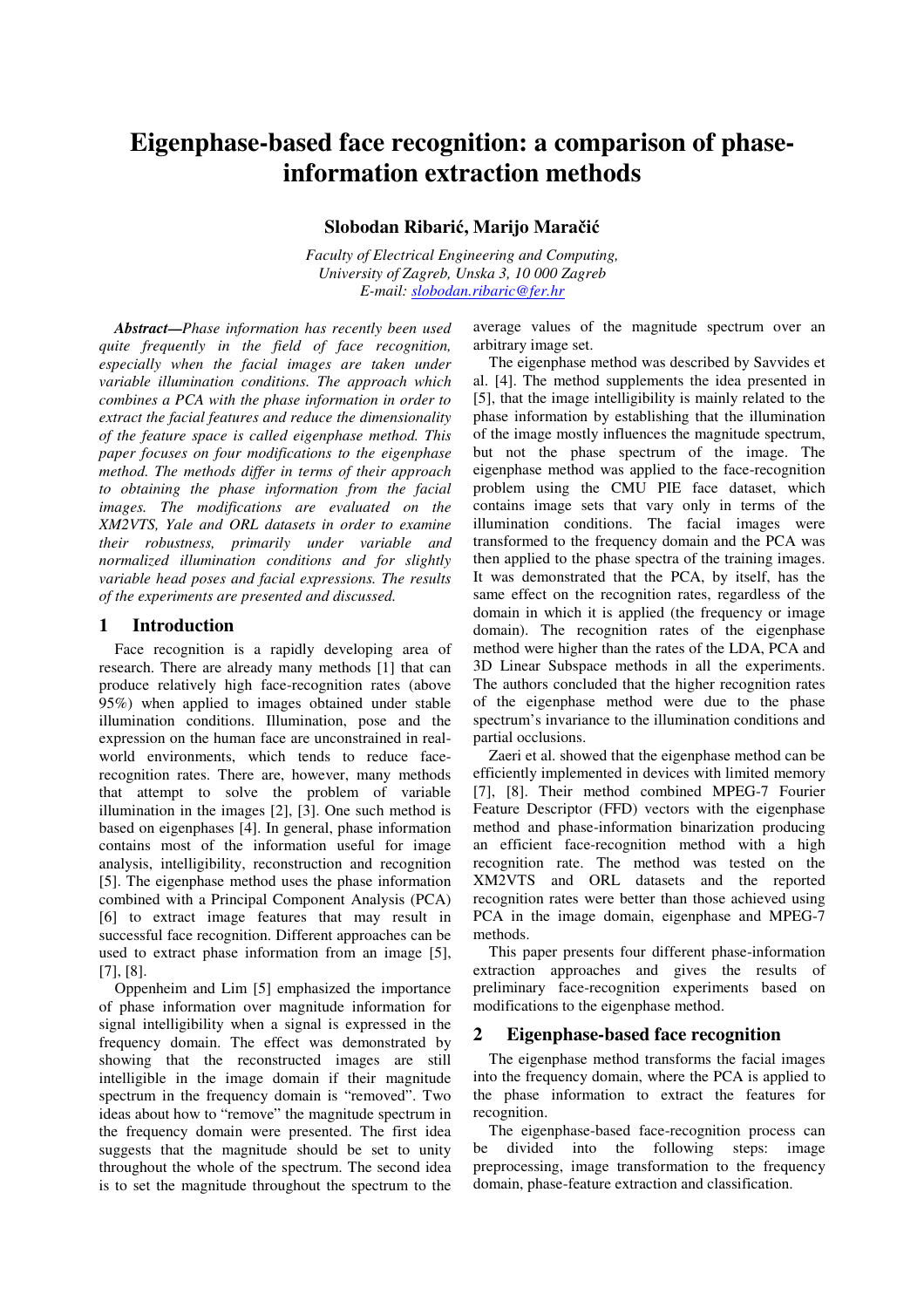## **2.1 Image preprocessing and transformation to the frequency domain**

The facial images are converted to grayscale, resized to 64 x 64 pixels and converted into vectors by scanning them row by row. Each sample vector consisting of 1 x Z components ( $Z = 4096$ ) is denoted as  $\mathbf{x}_m$ ,  $m = 1, \ldots$ N, where N is the total number of samples (i.e., facial images) in the dataset.

The samples are then transferred to the frequency domain by:

$$
\hat{\mathbf{f}}_{m} = \hat{\mathbf{F}}_{\text{DFT}} \cdot \mathbf{x}_{m} \tag{1}
$$

where  $\hat{\mathbf{f}}_{m}$  is a sample vector in the frequency domain, m

 $= 1, 2, ..., N$  and  $\hat{\mathbf{F}}_{\text{DFT}}$  is a Fourier-transform matrix.

## **2.2 Phase-feature extraction and classification**

The phase features are extracted from the phase information by using the PCA. The phase information can be obtained from sample vectors transformed into the frequency domain by using three phase-extraction approaches:

(i) (MagUn approach) Phase information is obtained by setting all the magnitudes of the components  $\hat{f}_{mn}$  of the vector  $\hat{f}_m$  to unity [5]:

$$
\hat{\mathbf{f}}_{mn} = \frac{\hat{\mathbf{f}}_{mn}}{\left|\hat{\mathbf{f}}_{mn}\right|} = 1 \cdot e^{j\varphi_{mn}} \tag{2}
$$

where  $m = 1, 2, ..., N; n = 1, 2, ..., Z$  and  $||$ denotes the absolute value of  $\hat{f}_{mn}$ .

(ii) (MagAv approach) Phase information is obtained by setting the magnitudes of the components  $\hat{f}_{mn}$  of the complex vector  $\hat{f}_{m}$  to the average magnitudes  $\overline{A}_n$  (n = 1, 2, ..., Z) of the corresponding components throughout the arbitrary image set [5]. Usually, this image set is formed from the training subset of the dataset (its cardinality being  $N_1 < N$ ):

$$
\hat{f}_{mn} = \frac{\hat{f}_{mn}}{\left|\hat{f}_{mn}\right|} \cdot \frac{1}{N_1} \sum_{k=1}^{N_1} \left|\hat{f}_{kn}\right| = \overline{A}_n \cdot e^{j\varphi_{mn}}
$$
(3)

where m = 1, 2, ..., N; n = 1, 2, ..., Z.

(iii) (PhAngle approach) The phase spectrum is obtained from the components of the complex vector  $\hat{\mathbf{f}}_{m}$  in the form of an angle determined by the well-known atan2 variant of the arctangent function.

$$
\hat{\mathbf{f}}_{mn} = \operatorname{atan2}\left(\operatorname{Im}\left(\hat{\mathbf{f}}_{mn}\right), \operatorname{Re}\left(\hat{\mathbf{f}}_{mn}\right)\right) \tag{4}
$$

where  $m = 1, 2, ..., N$  and  $n = 1, 2, ..., Z$ . By  $f_{m}^{\dagger}$  we denote an angle sample vector with the

components  $f'_{mn}$ .

Although the form of the phase information is different depending on the chosen approach (for the PhAngle approach the sample vectors are real) the following steps of the method remain the same. The

PCA is used to extract the sample features and reduce the dimensionality of the sample space.



Fig. 1. The eigenvectors corresponding to the highest eigenvalues. Column a) represents eigenfaces calculated on the normalized XM2VTS, the cropped Yale and the ORL datasets, respectively. Columns b), c), d) and e) represent eigenphases after conversion back to the image domain calculated by using the MagUn, MagAv, PhAngle and CovUn approaches, respectively.

In face recognition the number of training samples  $N_1$ is usually much smaller than the dimensionality of the samples Z, which means that the feature space can have  $N_1$  - 1 dimensions at most. It is simpler to calculate M eigenvectors where  $1 \le M \le N_1 - 1$  using the  $N_1$ - by- $N_1$ matrix  $\hat{\mathbf{C}}_T$  than using the covariance matrix  $\hat{\mathbf{C}}$ :

$$
\overline{\hat{\mathbf{f}}} = \frac{1}{N_1} \cdot \sum_{p=1}^{N_1} \hat{\mathbf{f}}_p
$$
 (5)

$$
\hat{\mathbf{A}} = \left[ \hat{\mathbf{f}}_1 - \overline{\hat{\mathbf{f}}}, \hat{\mathbf{f}}_2 - \overline{\hat{\mathbf{f}}}, ..., \hat{\mathbf{f}}_{N1} - \overline{\hat{\mathbf{f}}} \right]
$$
(6)

$$
\hat{\mathbf{C}} = \sum_{p=1}^{N_1} \left(\hat{\mathbf{f}}_p - \overline{\hat{\mathbf{f}}}\right) \cdot \left(\hat{\mathbf{f}}_p - \overline{\hat{\mathbf{f}}}\right)^* = \hat{\mathbf{A}} \cdot \hat{\mathbf{A}}^*
$$
(7)

$$
\hat{\mathbf{C}}_{\mathrm{T}} = \sum_{p=1}^{N_{\mathrm{I}}} \left( \hat{\mathbf{f}}_{p} - \overline{\hat{\mathbf{f}}} \right)^{*} \cdot \left( \hat{\mathbf{f}}_{p} - \overline{\hat{\mathbf{f}}} \right) = \hat{\mathbf{A}}^{*} \cdot \hat{\mathbf{A}} \tag{8}
$$

The eigenvectors of the matrix  $\hat{\mathbf{C}}_{\text{T}}$  are denoted as  $\hat{\mathbf{u}}_{\text{r}}$ , where  $1 \le r \le N_1 - 1$ . Every eigenvector  $\hat{\mathbf{u}}_r$  can be transformed to the corresponding eigenvector  $\hat{\mathbf{v}}_q$  of the covariance matrix  $\hat{C}$  according to:

$$
\hat{\mathbf{v}}_{q} = \frac{\hat{\mathbf{A}} \cdot \hat{\mathbf{u}}_{r}}{\sqrt{\lambda_{r}}} \tag{9}
$$

where  $q = 1, 2, ..., N_1 - 1$  and  $\lambda_r = \lambda_q$  is the corresponding eigenvalue. The eigenvectors  $\hat{\mathbf{v}}_q$  (they correspond to the highest eigenvalues; Fig. 1) represent the axes of a new, transformed sample coordinate system in the frequency domain that forms the feature space. Like with the eigenface, each eigenvector  $\hat{\mathbf{v}}_q$  can be rearranged into an image whose size is equal to the size of the original image. Such a form of representation for an eigenvector is named the eigenphase.

The projections of the samples into the feature space are calculated as: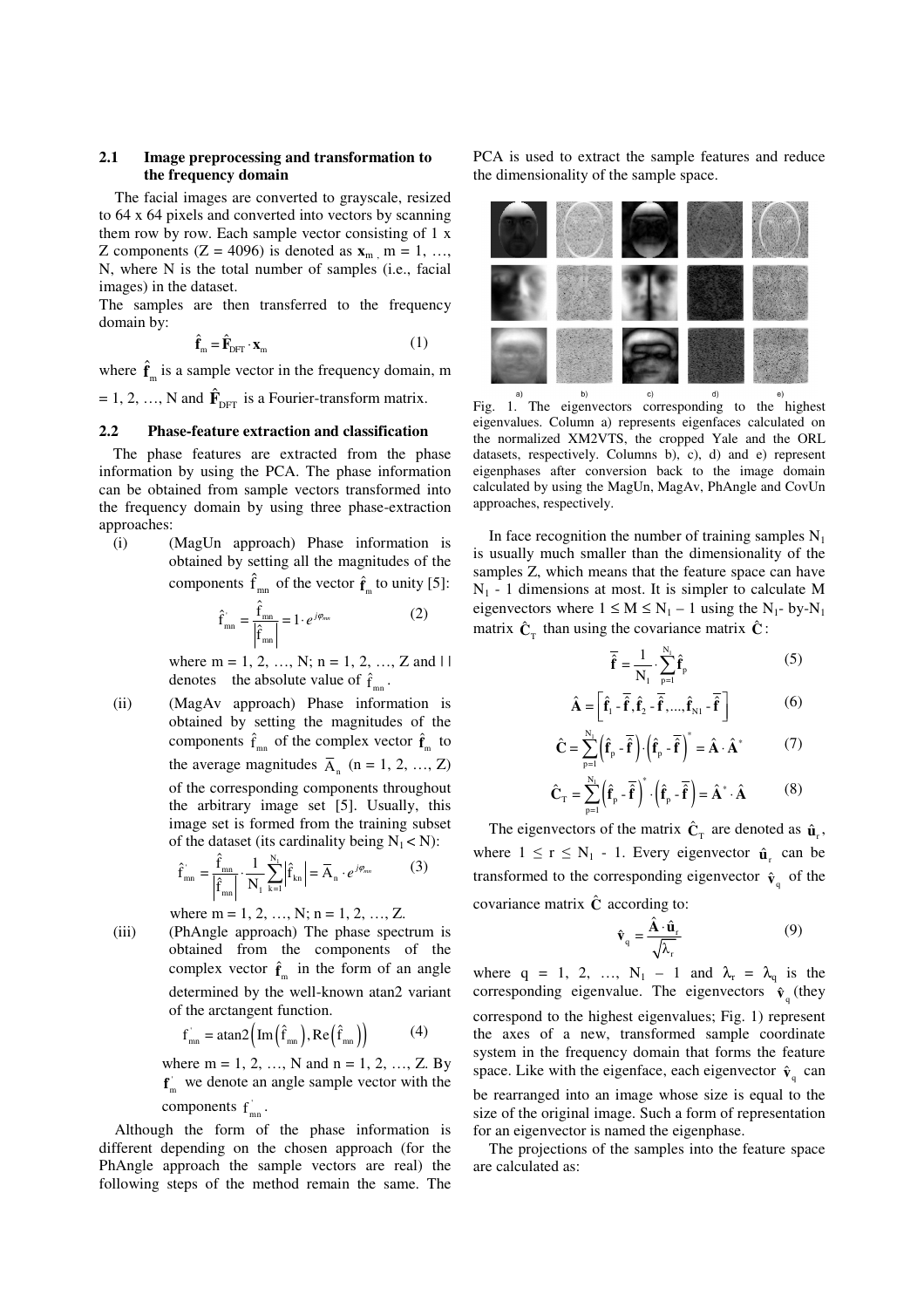$$
\hat{\mathbf{v}}_{m} = \hat{\mathbf{V}}^{*} \cdot \left( \hat{\mathbf{f}}_{m} - \overline{\hat{\mathbf{f}}} \right)
$$
 (10)

where m = 1, 2, ..., N.  $\hat{\mathbf{v}}_m$  is a projected sample,  $\hat{\mathbf{v}}^*$  is a conjugate transpose of  $\hat{\mathbf{V}}$ , where  $\hat{\mathbf{V}} = [\hat{\mathbf{v}}_1, \hat{\mathbf{v}}_2, ..., \hat{\mathbf{v}}_M]$ is a reduced eigenvector matrix.

According to the phase-extraction approach described in [7] it is possible to obtain phase information from the covariance matrix  $\hat{C}$  during the PCA process (CovUn approach). The phase information is extracted by setting the magnitude of the complex components of the covariance matrix in the frequency domain  $\hat{C}$  to unity:

$$
\hat{C}_{kl} = \frac{\hat{C}_{kl}}{\left|\hat{C}_{kl}\right|} = 1 \cdot e^{j\varphi_{kl}} \tag{11}
$$

where k = 1, 2, …, Z; 1 = 1, 2, …, Z. The first  $M \le N_1$  -1 eigenvectors with the largest associated eigenvalues define the feature subspace.

The 1-NN (nearest-neighbor) rule based on the Euclidean distance is used as the classifier in all the face-recognition experiments.

#### **3 Experimental setups and results**

Three different datasets were used to evaluate the performance of the modifications of the eigenphase method based on the phase-information extraction approaches: the XM2VTS database [9], [10] the Extended Yale Face Database B [11] and The ORL Database of Faces [12].



Fig. 2. Dataset examples. First row shows image examples from the normalized XM2VTS dataset; second row, from the cropped Yale dataset; and third row, from the ORL dataset.

A few processed images from each of the datasets mentioned above are depicted in Fig. 2. The performance of the four different phase-information extraction approaches described in Section 2 was tested on these datasets.

To allow a recognition-rate comparison in the experiments, the results of the PCA method in the image domain are shown along with the results of the eigenphase approaches.

#### **3.1 Experiments**

The goal of the experiments was to compare the recognition rates of the eigenphase approaches as a function of the feature-space dimensionality. The dimensionality of the feature space was iteratively increased up to 199 dimensions for all four approaches. This upper bound is determined by the training set for the ORL database. Half of each dataset was used as a training set. The results achieved on all the datasets are shown in Figs. 3 - 5.

It is clear from Figs. 3 - 5 that the ratios of the recognition rates of the approaches change depending on the conditions that cause variations in the dataset.



Fig. 3. Recognition rates for the normalized XM2VTS dataset as a function of the feature-space dimensionality.



Fig. 4. Recognition rates for the cropped Yale dataset as a function of the feature-space dimensionality.



Fig. 5. Recognition rates for the ORL dataset as a function of the feature-space dimensionality.

When variations in the dataset are caused by head positioning or facial expressions, while illumination variations are small (the normalized XM2VTS dataset; Fig. 3), the MagAv approach significantly outperforms all the other eigenphase approaches, with a recognition